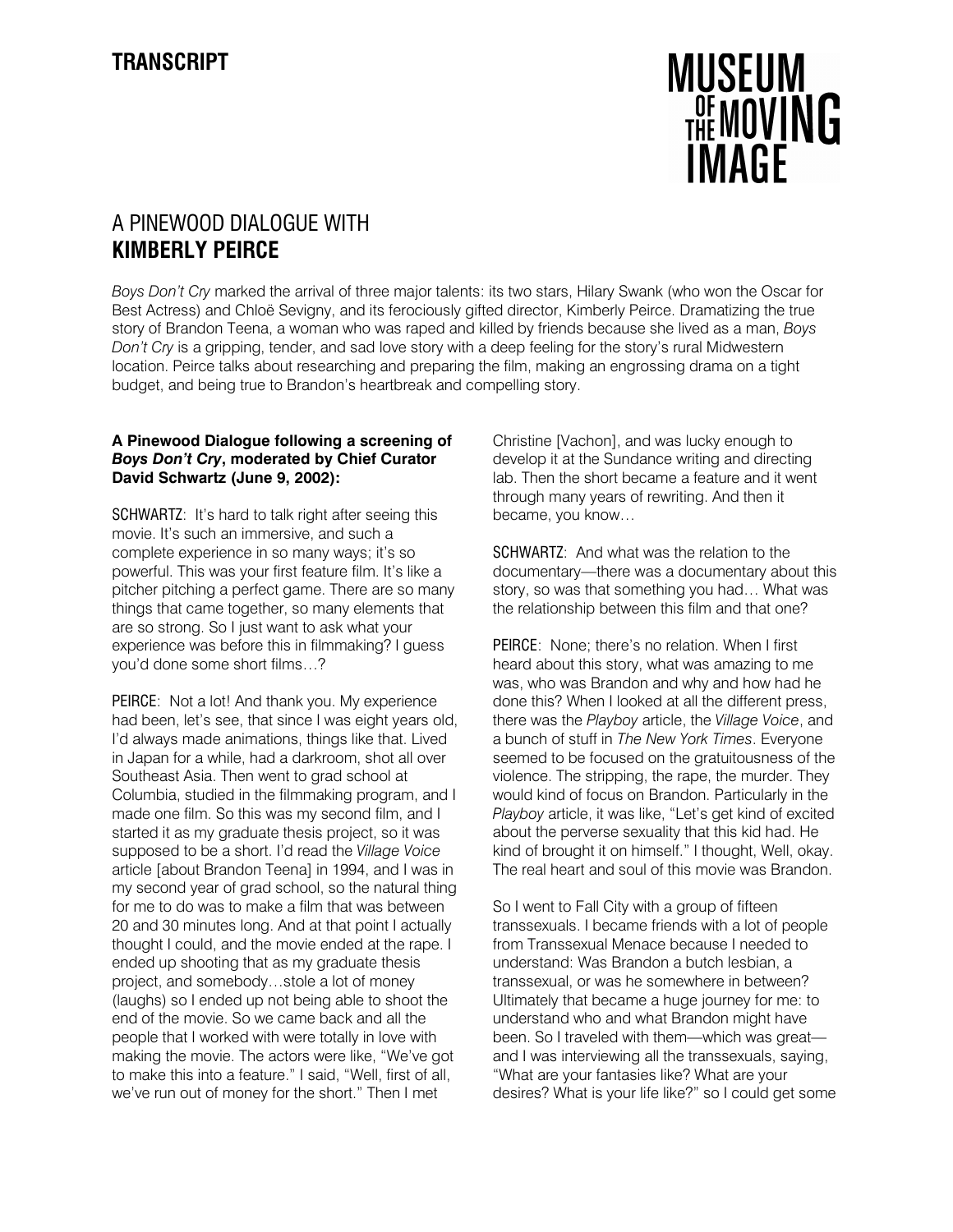kind of composite as to whom this kid might have been, and how much he might have known, and where he might have been in this process.

We went to the murder trial and I ended up interviewing Lana and her mom. There's a lot of dialogue, actually—not a ton, but some dialogue that's very important—that I actually took from my interview with Lana and used in writing this. When Brandon says, "What are you going to tell them?" right before the stripping, and she says, "I'm going to tell them what they want to hear; tell them what we know is true." That's what she said. And when I interviewed her and she said that, she was like Rimbaud, she was like a poet. It was very beautiful, so that was amazing.

In the jail scene—"I don't care if you're half-monkey or half-ape, I'm getting you out of here"—she said that to him. And once I heard that…well, that's gorgeous. Because here was this girl who wasn't likely to be interviewing transsexuals and butch lesbians or living in a queer community, but somehow had this ability to accept Brandon and love him for what he was. That was extraordinary. She was hugely inspirational. That interview became the real core of the love story, so there was a major rewrite following that.

SCHWARTZ: In terms of dramatizing the material, how did that evolve? You said this was workshopped and done in a lot of different versions. Can you talk about how you came up with what your approach would be to filming [this story]?

PEIRCE: The first thing was, I read all these articles and they were all focusing on the gratuitousness, and nobody [talked] about Brandon. And we—I work with a writing partner—what we knew was that Brandon was the heart and soul of it. First of all, how could you depict Brandon so he made sense? That took many years of figuring out. What was he really after? Was it more important to be a boy, or was it more important to sleep with girls? That was an ongoing debate. What was his ultimate end? You start to understand that.

Then you start creating scenes that make that clear. Then you need the bar scene where he gets into a fight with the guys—because we know that Brandon would take on guys much bigger than himself, so we were like, "We have to have a bar

TRANSCRIPT: A PINEWOOD DIALOGUE WITH KIMBERLY PEIRCE PAGE 2

scene where he does that." We also knew he picked up underage girls, so we were like, "We've got to have a scene where he goes down to a skating rink and picks up girls."

We knew there was the basic structure of falling in love with Lana, the stripping and the rape and the murder. What we really had to work very hard on was the relationship with the guys. Because if you followed the real story, [they] probably knew he was a girl to begin with. It was a little bit like Los Olvidados, the Buñuel film—which is brilliant which is misfits among misfits. We tried that approach for a while, where Brandon came into the town and he was this fucked-up kid—and they knew it. They kind of let him in, but you knew early on they were going to destroy him. We sort of played with that—in that John has a kind of malevolent relationship with him, and they're kind of on to him—but if we took it too far, then the story had no arc. So we had to pull that back. We also had to make it that you really like the guys, and that you bought the relationship with the guys, not just with Lana. Otherwise there was no arc. So we had to then create a situation in which Brandon really idolized these guys and wanted to be like them. That's how the whole opening really works. Then you degrade that relationship by degrees.

SCHWARTZ: A rape scene is depicted as being usually pure violence without any elements of sensuality.

PEIRCE: Yes, it's often depicted like that. What was so heartbreaking was that to be brutalized like that physically was terrible, but to have your friends do that to you was so much worse. So it was really important that we built the friendships in the beginning and that there were still remnants of the friendships all the way through the violence. And that on some level Brandon felt he was to blame. So that's why he's saying, "Yeah, this was my fault." Those guys would love him to adopt that narrative. And he borders on adopting it, for a while, until he gets to the sheriff's office and he finally breaks down, and he's able to...

SCHWARTZ: Now was the short film that you did also filmed in this area?

PEIRCE: No, because I didn't have any money. Not that we had a lot of money when we finally made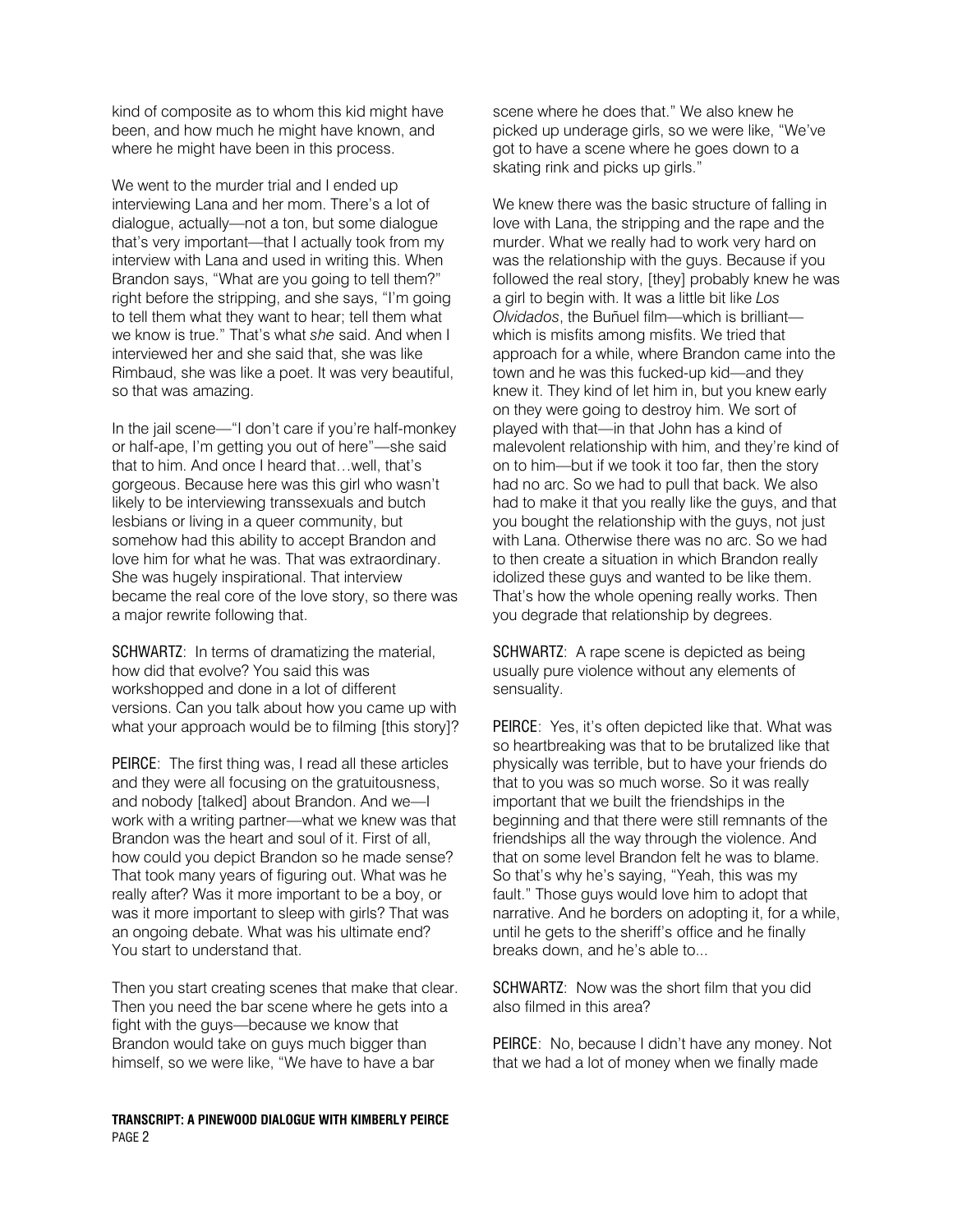the movie. (laughs) It's so funny re-watching it, because I can see in a lot of scenes, "My God, we were supposed to shoot in four set-ups and we did it in one." There's actually one in the barn scene: if you watch it closely, it goes from night into day; the sun is rising within the three minutes that the camera is rolling.

When I shot the short I paid for all of it. It was \$20,000, and we were going to shoot in either Long Island or upstate New York. So I looked all over Long Island and found all this farm country, which was great, but ultimately it didn't have the feel of the Midwest. We went upstate and that felt more like it, but you could never get a wide shot, because it was never flat enough. So you were really compromised in terms of your ability to capture what usually is.

SCHWARTZ: I ask that because what is so powerful about this film is the physicality, on so many different levels. You start with the physicality of the performances, the nuances and detail. Every element of how you use the landscape and physical setting adds to it.

PEIRCE: That's the one thing I can say to anybody who makes a low-budget film. If class is important to you, and landscape, try to set it in a time and a period that you can actually get access to. When I went to Texas, we actually just walked into the farmhouse we used for Candace's farmhouse. We picked it because the woman who lived there basically lived at the same class level as our characters. So already—structurally, the landscape—everything was echoing the right thing. If you don't have much money, you've got to go to ready-made sets.

Because what would end up happening was that the day runs out; so we were shooting nights. The night would run out at seven a.m., and all of a sudden you have ten minutes before you're shutting down and you literally just point the camera and let it roll. You barely frame it, because you're just stealing. So many shots in Boys were things we stole at the very tail end—because you need them when you're cutting. "Look, we got the farmhouse; we got the sunrise; we got the sunset"—things like that.

SCHWARTZ: At what point was Hilary Swank cast? [Hers] is obviously one of the great performances.

PEIRCE: Three years later. Three years after I started working on it.

## SCHWARTZ: Really…

PEIRCE: Yeah. Because I knew a bunch of things. I knew I needed a girl who could pass as much on screen as Brandon did. I knew I needed a girl who could act. And I kept having these two camps of people—because we started in '95. I would get people who could pass as boys—because I'd go through the butch lesbian community, and I'd go through the transsexual community—and they could pass, but they couldn't capture the character. None of the actresses would come out. In 1996, it wasn't cool yet.

Then Ellen [DeGeneres] came out, in 1996, and it became cool. Then I got flooded with all these actresses who were totally effeminate, and they were like, "I want to be Brandon." And I'd say, "Did you ever want to be a boy? Do you have any sense of what butch is?" They're like "Yeah, yeah, yeah…Well, no, not really." Then I'd coach them. "You've got to lower your sexuality, find your masculinity." They'd go away with all these exercises, march around with socks in their pants, a big hat on. It had kind of come down a little bit, but they weren't anywhere near... So I still had these two huge camps, and we were about five weeks before shooting.

I marched into [producer] Christine [Vachon]'s office. I said, "Look, I cannot make this movie unless I have a girl who passes as a boy and can capture this." I had gone to Sundance, and the girl didn't pass, and it was like a white elephant in the room—it's like writing a thesis about it. She said, "Well, I think you'll find the person."

We sent our casting agent out to L.A., and I was like, "We have to find the person." All these tapes came back, and then one night we put this tape in. We didn't think anybody on the tapes could ever work; I'd had so many bad Brandons. I even had a period when I had African-American Brandons, which was great because you don't say on the casting things "This person has to be white," because we didn't want to sound racist, which we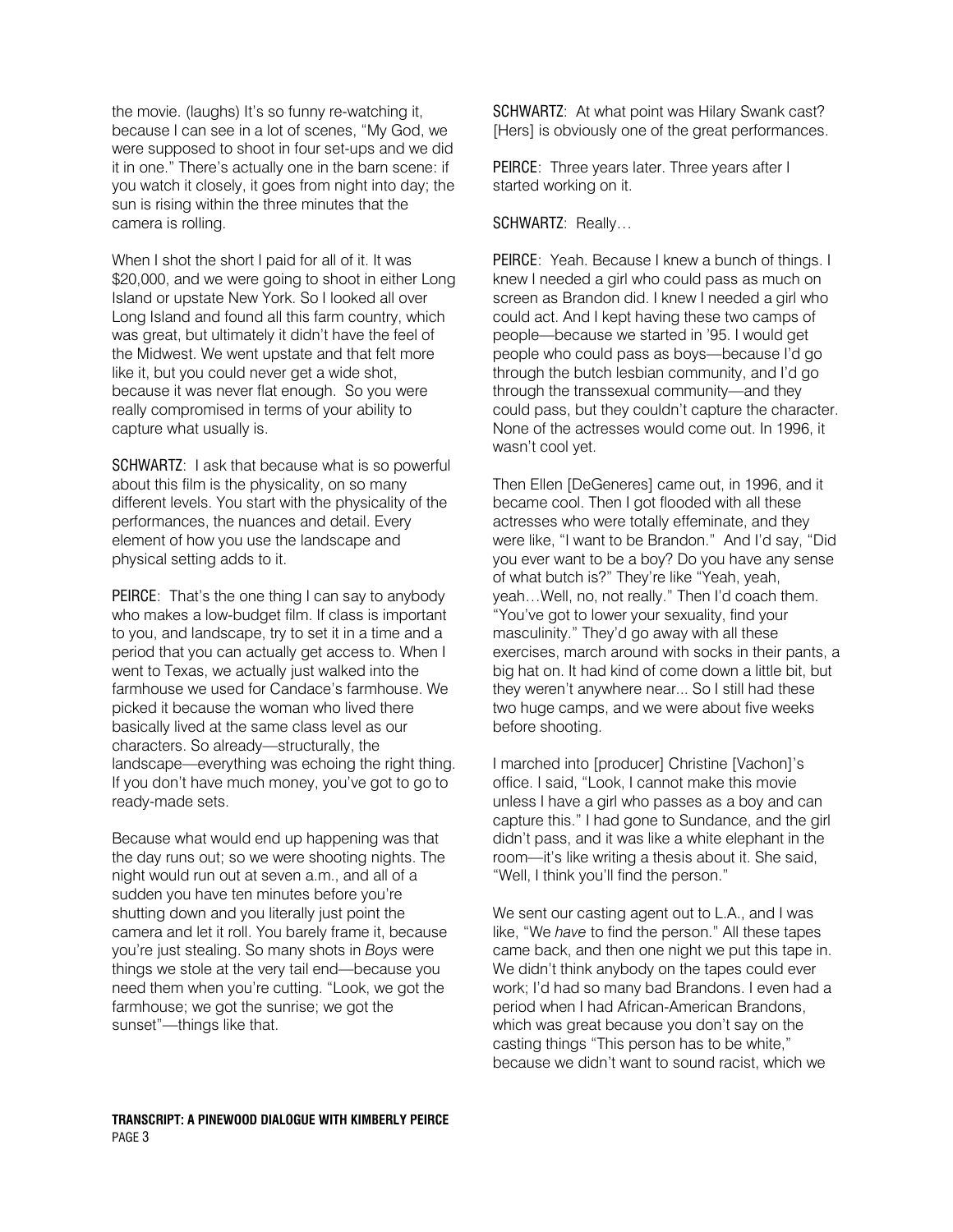aren't. But the story happened to be all-white—if you happen to have an all-black community, that'd be great, but we happened to be doing it in an allwhite community. So we had all these African-American Brandons coming in, and they were fabulous. They could pass as boys, they were super-cool. We were like, "Oh my God. We wrote the part for an African-American Brandon." But that wasn't going to work.

So we finally put this tape in, and it was the first time in all the years of looking that somebody actually blurred the gender line. I had had girls in who could pass in real life, but when you get them on screen—but if they couldn't act, it was just dead. That's why you have to work with actors, or non-actors who can act. That was the first time seeing—she had these huge brown eyes… Actually, I just put together a documentary with IFC. and I put in the casting tape—It's great, because she's got the square jaw, she's got the nose, the ears, the big eyes; she blurred the gender line. You're not sure if it's a boy or a girl, but she has so much warmth and energy and love and a sense of humor, that suddenly everything became possible. Because a lot of girls—when girls pass as boys they would get very serious, kind of shut down. And that was the last thing you wanted, because Brandon was a charmer. It was an acting job whereby the actor had to do what Brandon actually did in real life: find a way to open these people up, and find a place in their lives.

SCHWARTZ: There's such a sense in many of these scenes of menace in the atmosphere. A tension that's hard to put into words exactly, but it's there. And I just wonder if you could talk about how you create that—how you build that—because it's so palpable when you see the film.

PEIRCE: The first thing is to build it into the structure. I've noticed this in my new film, too. There's a kind of structure that I like where you have a mini-escalation in the beginning that's a foreshadowing of the big crisis. If you notice Brandon being chased by the boys—when it's raining and the cousin's saying "You're going to get in trouble, get hurt..."—that's the mini thing that says, "Watch out, this is a dangerous situation and it's going to get more dangerous."

Plus, I think most people bring to that situation of a girl passing as a boy, and not telling people she's a girl "Danger ahead." That was important. Also, to ride this line whereby the guys are scary, but you like them. So they were likable, yet they were explosive.

We had to be careful, because for a while, John exploded too early. There's the scene where his daughter pees on him. It used to actually be a close-up. He says, "You little bastard, you pissed on me!" The camera was right up close, and he was screaming into the camera and getting mad at the little girl, and when people watched it—it was a really good note that somebody gave me—they said, "He blows his lid too much. I know he's going to explode." That was a thing that I thought was really important, but it was too highlighted, so we had to pull back. Then there's the next scene where he blows up at the car race, where he gets mad at Brandon. We had to make it so we know he can explode, but not so much that he steals the thunder of the rape scene. You're always building the arc where you're giving just enough violence...

SCHWARTZ: So it's keeping the whole film in mind when you're shooting each individual moment.

PEIRCE: It's keeping the whole film in mind in terms of building towards violence, and it's also keeping in mind this character. It had to be enough that Brandon was getting the warning signs of the tragic inevitability: "This is bad." But not so much that Brandon is psychotic if he stays. You want that feeling of "Get out now. Get out now." So that's part of it.

The other thing was coming out of Neorealism, like Pasolini and Rossellini—particularly Accattone, which I think is gorgeous. Then going into Scorsese, and the stuff in the 1960s, and Nick Ray in the 1950s. There's a kind of…movies that grab you by the balls; that kept you on edge. That's shooting stock and the way that you move, in the hand-held. I don't know if you noticed, but we don't go overboard with hand-held, we're very careful. In the stripping scene, you're on sticks. In the rape scene, you're on a combination of a dolly. In the murder scene, you're handheld.

SCHWARTZ: "On sticks" means on a tripod.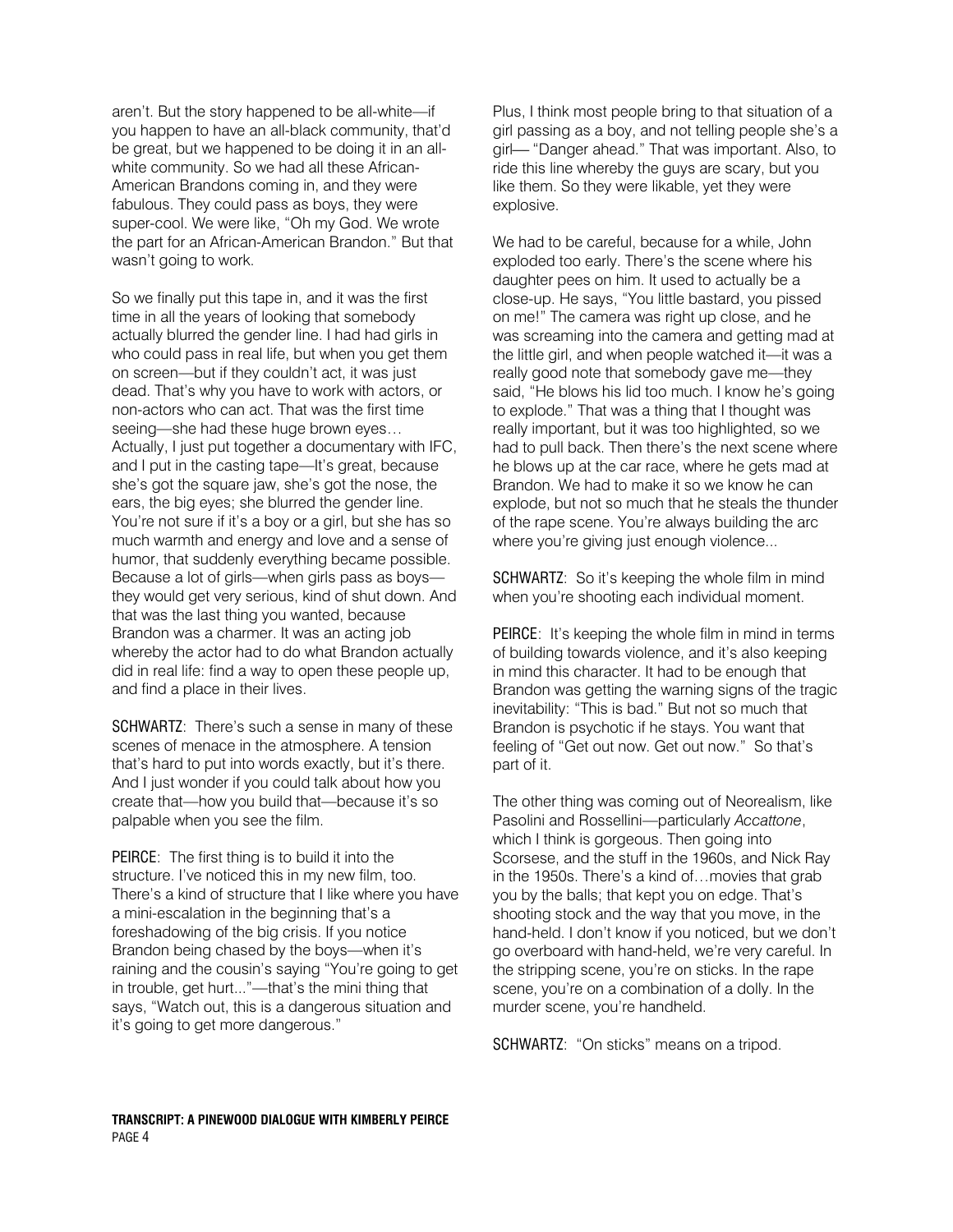PEIRCE: Yeah, a tripod. But we are very careful to build an emotional arc, whereby it's scary… but again, if you scare somebody too much, you can't scare them again, so it's keeping it at a certain rate. There's also a lot of use of tones, these musical tones that are riding underneath. There's like a soundbed that's going the entire time, so that's vibrating. We use stuff on the subwoofer; there's a lot of bass in there.

SCHWARTZ: But that comes in later…

PEIRCE: That's all post, but it's written into the script. What's written into the script is the arc of the characters, and then it's on set saying, "I want this to feel like this Neorealist stuff." That's how falsity is built. Edgy and rough. You don't want it to have a gloss.

SCHWARTZ: So many independent films you see don't have this kind of immersion in the story. It just seemed different to me than a lot of things that you see.

PEIRCE: I was fortunate in that I had a classical structure. A lot of times independent films are wonderful because they're very personal and fly-bythe-seat-of-your-pants. That's a quality that we wanted, but we also really wanted a classic narrative. We knew that the only way you were going to make it from the beginning to the end is if we had a good three-act structure. It's making sure to work that stuff out.

And also that thing of, "Wouldn't it be fun to have hand-held here and here and here?" Actually, no. It'd be better to be on sticks here, on dolly here, and on hand-held here. So actually I'm giving you something in the murder scene that you haven't yet had. You've maybe had it in bits, but…it's that thing—don't know if [Paul] Schrader said it, but a lot of people have said it—"A great scene isn't great unless it's at the right point." Oh, it's The Bad and the Beautiful, when Kirk Douglas decides he's going to direct. He makes a climax of every single scene, and then he has to fire himself because it's terrible. So it's having to be disciplined.

SCHWARTZ: And you have a great cinematographer, Jim Denault.

PEIRCE: Jim was wonderful. What was great about Jim was—I had to fire the other DP two weeks before. So Jim came in with no prep. People were literally being hired on the shoot, and throwing up and quitting. It was so scary, the amount of work. People were freaking out. It was a thirty-day shoot, seven pages a day. Unthinkable. And Jim was extraordinary. He could get in there and was like, "We've got to shoot four scenes today," which was crazy. He'd say, "I know you want five setups in this scene, but if you do it in one set-up you can have four setups in that scene." He would just diagnose the problem and then he'd say, "You don't have much time to think about it so you better start shooting." That was it.

Also, he always emotionally knew where to put the camera. So, instead of having coverage, which was deadly… Coverage is where you get all your masters, all your close-ups, all your blah blah blah. You end up in the editing room and there's no point of view. You have tons of coverage, but you don't have what you really need. The best thing is to come in and be like, "I'm shooting this whole thing in one shot, or I'm shooting this whole scene from two angles." Jim could do that.

SCHWARTZ: The stop-motion landscape scenes, where things are speeded up, that was...

PEIRCE: Last-minute.

SCHWARTZ: Was it?

PEIRCE: Totally. (laughs) We had written all these beautiful sequences—we thought they were beautiful—where you, you know, Neorealism was half the stuff but we wanted it to be like Peeping Tom or [Douglas] Sirk, wanting to be superimaginative, like you're going into the landscape of Brandon and Lana's minds. Then it was the day to shoot all the beautiful, imaginative landscapes, and I said, "It's the day to shoot all the beautiful, imaginative landscapes—where are the sets?" Nothing had been planned. So Jim, which was great, said, "Okay. I have this great idea. I have this guy I know who can shoot stop-motion." I wasn't sure. He had shot all this stuff at Joshua Tree. We looked at it and it was good, but kind of sentimental. I said, "I don't know, it needs to be kind of rough." So we brought the guy out. And while we were shooting all night long, he went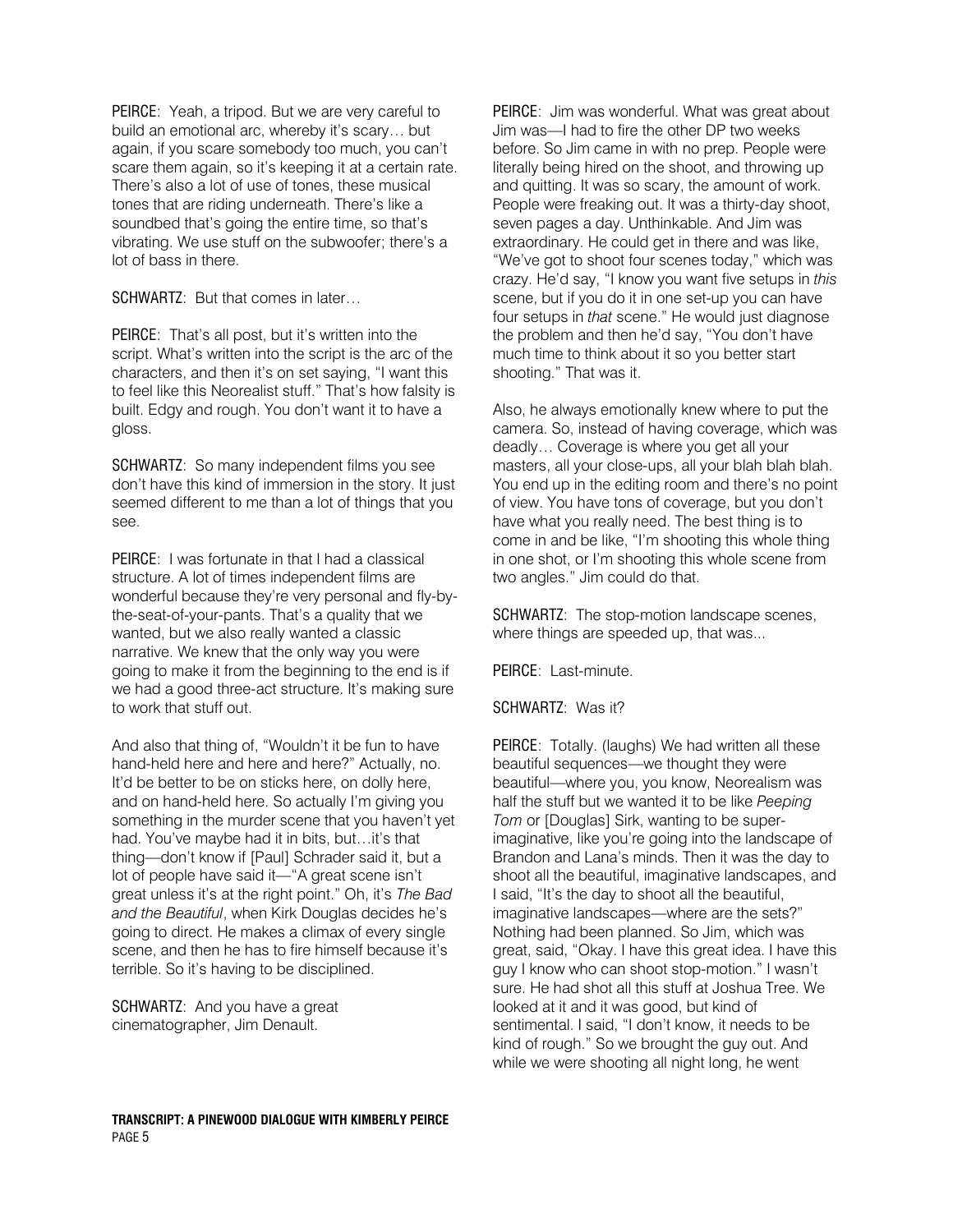out…and those shots, like underneath the tower. And what was amazing to me—I mean, normally it's 24 frames per second. Stop-motion means you're doing maybe one frame per second. So you're shooting a minute in an entire night. So you were seeing the night in a minute, and it totally solved the problem. So there you go!

SCHWARTZ: We have time to take questions from the audience. Does any one have questions?

AUDIENCE MEMBER: Congratulations on the film. When this film came out, I was afraid to see it. I didn't know who Hilary Swank was, but she gave a magnificent performance, and Chloë Sevigny, too. With the chopped hair, she really passed as a boy there. Do you know if she had to lose weight for that?

PEIRCE: I put her into training for six weeks. Once I hired her and she blurred the gender line, part of the role was, I said, you have to live as a boy, get a voice trainer and a physical trainer. So she had all those things, because the big thing was to lower her voice. It wasn't an anorexic thing: "You have to lose weight for feminine ideals." (laughs) She ended up losing weight because she was working out so much. Then we had her start living as a boy. Because it was the only way to figure it out. I said, "You better go to the shopping center and see if you can pass before you show up on the film set."

In terms of Chloë, I think she did a wonderful job, and it's not always recognized, so I try to talk about it. Hilary's performance would not work without Chloë's performance. Chloë was the way in for most people, because most people would identify with her. And it's a harder role, I think—well, it's a different role, to play the supporting character. In a supporting role, there's always the temptation to upstage the other actor and get the attention, because Hilary has the more physical, more active role. Because when you watch Chloë, that's when you buy Brandon, and the love story. And that's what's ultimately going to matter to people, the love story. I was very lucky that it really worked.

AUDIENCE MEMBER: I think I remember reading that the two rapists were never caught. Did you use artistic license, or is that what really happened to them, they're in jail on death row?

PEIRCE: Yes, as it says at the end, Tom turned state's evidence against John, so they're both in prison. That's all true. John is on death row and Tom will probably get out soon.

## SCHWARTZ: Go ahead.

AUDIENCE MEMBER: Did Brandon plan on getting gender reassignment surgery?

PEIRCE: That was huge issue of debate, and the reason I interviewed the transsexuals and butch lesbians. From everything that we knew, he certainly had read pamphlets about it. He had considered taking testosterone. I don't think he did. But what we loved about Brandon, what we think was true, too: he was full of these pipe dreams. They were organizing principles. "Yeah, I'll get a sex change down the line, but as long as I can pass and get laid, I'll do this." (laughs) He was a very meet-my-needs-now kind of guy.

AUDIENCE MEMBER: First I want to say that the performance blows me away every time. This is a really small thing, but it is something that has always fascinated me. When she gets her period, or he has his, she uses a tampon instead of a pad. I always thought that using that would make him very aware of what was down there. I was wondering if that was a conscious choice. Why did you decide to do that?

PEIRCE: It's a good question. It was a point of constant query with every transsexual, every F-to-M that I talked to. "Do you use a pad or do you use a tampon?" At first we didn't want it to be a tampon because it was so invasive. We thought it would remind Brandon that he's a girl, and it's kind of like rape. We talked about the pads. But the transsexuals said, "Yeah, but the most important thing is that you pass." If you're passing, and you've got a pad on—and the mess, having the blood be exposed to themselves and then having to throw out the pad, they said that was a bigger reminder of being a woman. Once you put the tampon in, that was it. It was like putting the dick on. And then it could be clean. There was something about blood being a reminder of femininity.

I was very sensitive. I didn't want to offend. My biggest fantasy was that transsexuals and butch